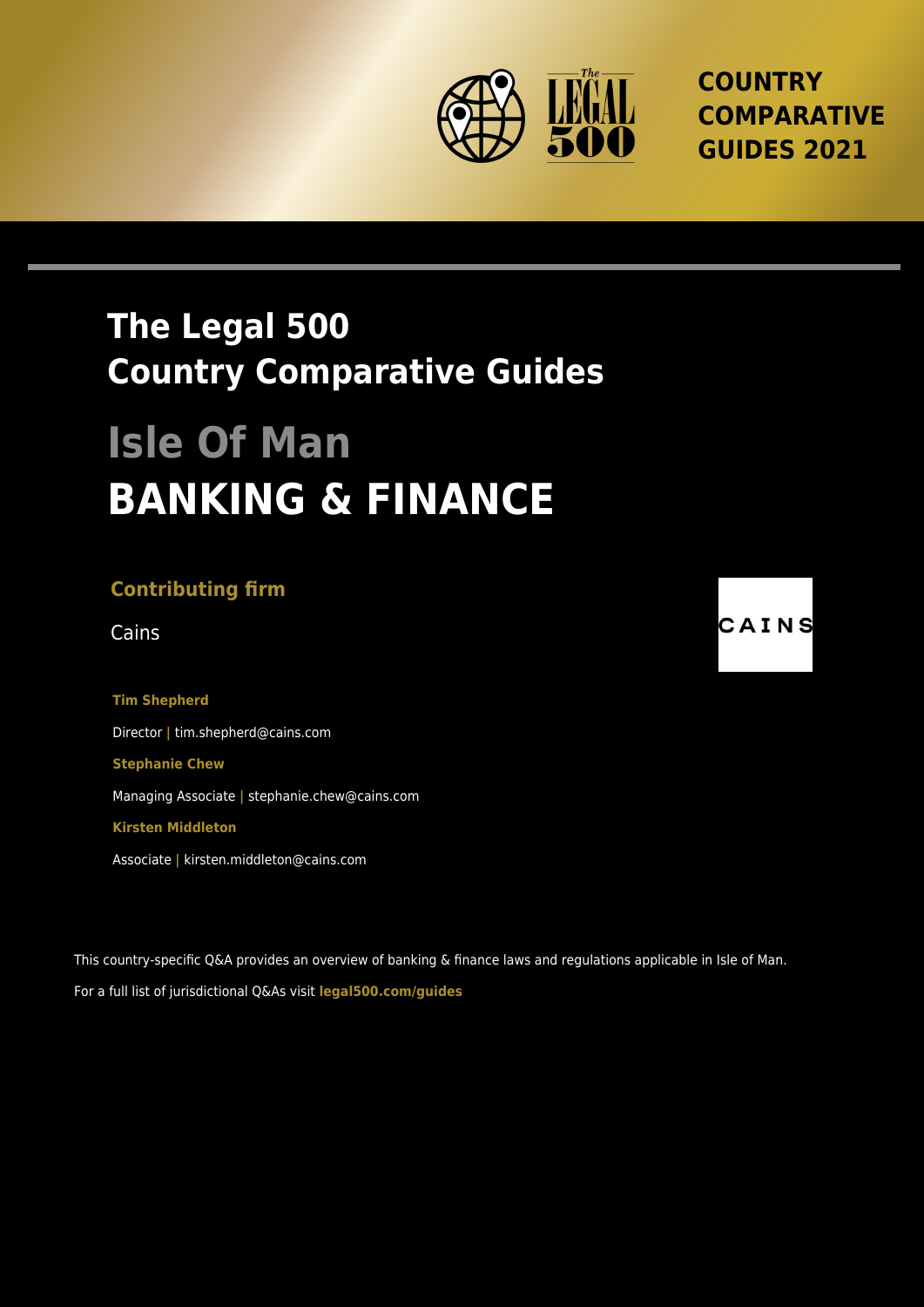## **ISLE OF MAN BANKING & FINANCE**



#### **1. What are the national authorities for banking regulation, supervision and resolution in your jurisdiction?**

All banks in the Isle of Man are subject to a licensing and supervision regime administered by the Financial Services Authority ("**FSA**"). The FSA is an independent statutory body whose functions include, amongst other things, the licensing, supervision and regulation of deposit takers, insurance companies, money transmission services and credit unions.

The Isle of Man Office of Fair Trading ("**OFT**") has a role in the registration and regulation of moneylenders.

#### **2. Which type of activities trigger the requirement of a banking licence?**

Absent a relevant exemption or exclusion, deposit taking by way of business in or from the Isle of Man is a regulated activity which requires a Class 1 licence. "Deposit taking" means: (i) accepting deposits of money from any persons and where such money is lent to others, or any other activity of the person accepting the deposit is financed out of the capital of or interest received on the deposited monies; or (ii) operating a representative office of a foreign bank.

For completeness, the provision of loans in the Isle of Man may require registration with the OFT unless such activity falls outside the scope of the Money Lenders Act 1991 (such as where lending is by a body corporate (wherever incorporated) to another body corporate (wherever incorporated) or to any other person apart from a sole trader).

#### **3. Does your regulatory regime know different licenses for different banking services?**

There are three sub-categories under a Class 1 licence:

Class 1(1) retail/non-restricted deposit taking

business;

- Class 1(2) restricted deposit taking business (under which banks may not accept deposits from retail customers and such deposits are not covered by the DCS (see response to question 23 below);
- Class 1(3) representative office of a foreign bank (under which representative offices may only undertake marketing and business development activities; the foreign bank must not undertake any transactions in or from the Isle of Man).

Additional classes of licence apply to other regulated activities such as investment business and money transmission services (including the issuance of electronic money).

#### **4. Does a banking license automatically permit certain other activities, e.g., broker dealer activities, payment services, issuance of e-money?**

Separate licences will need to be obtained depending on the type/nature of regulated activity intended to be undertaken.

#### **5. Is there a "sandbox" or "license light" for specific activities?**

No. However, a Class 1(3) licence permits banks (on a restricted basis) to establish a place of business in the Isle of Man to "test the waters" (though such entities are unable to accept deposits other than from their head office outside the Isle of Man).

#### **6. Are there specific restrictions with respect to the issuance or custody of crypto currencies, such as a regulatory or voluntary moratorium?**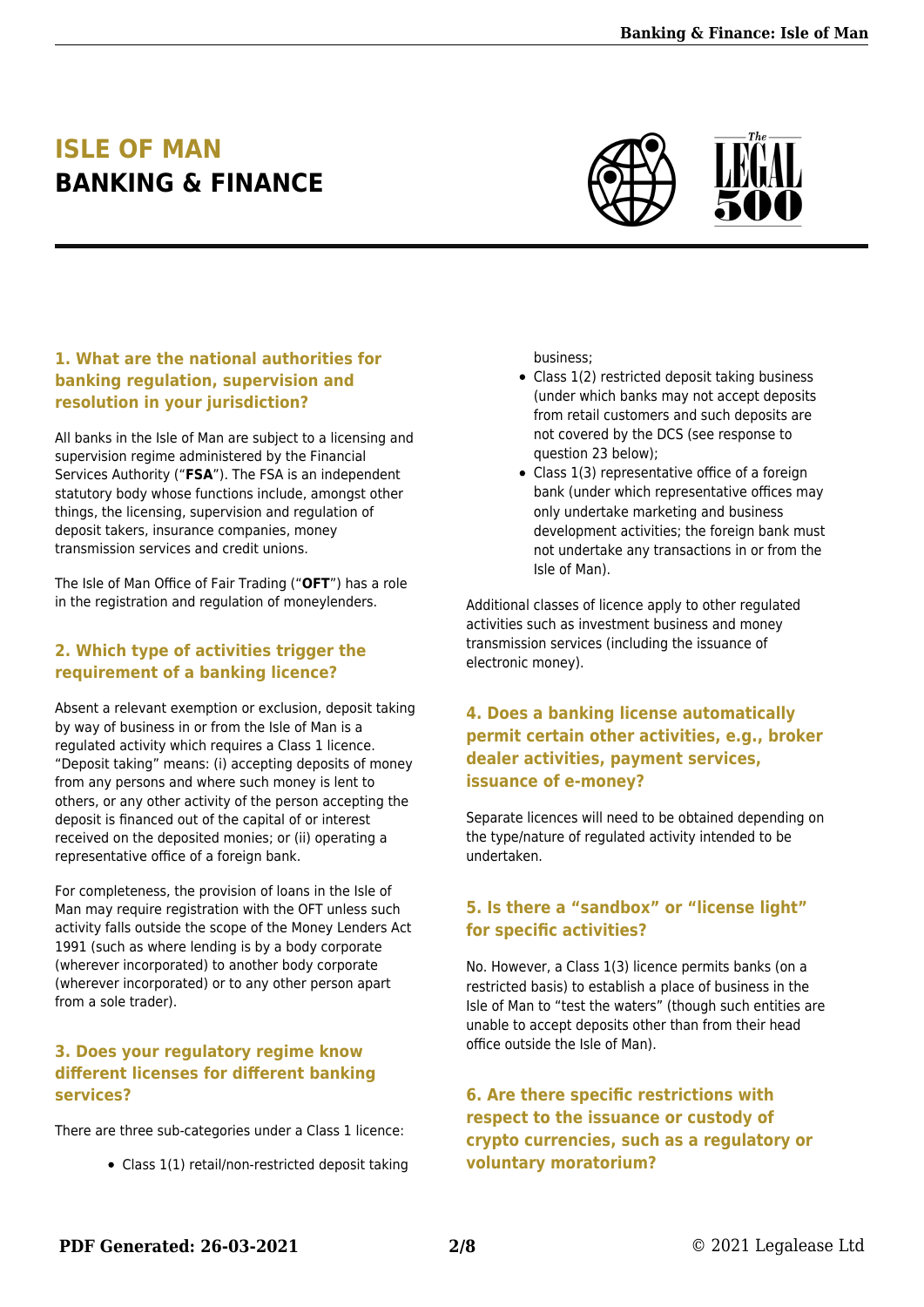Currently no specific legislation exists with respect to the issuance or custody of cryptocurrencies in the Isle of Man and the FSA has yet to issue any detailed guidance in respect of its licensing attitude to cryptocurrencies. Any entity issuing or providing custody of crypto currencies in or from the Isle of Man should register with the FSA under The Designated Businesses (Registration and Oversight) Act 2015 (as amended June 2019) and additionally be required to have at least two Isle of Man resident directors and be managed and controlled from the Isle of Man.

#### **7. What is the general application process for bank licenses and what is the average timing?**

A deposit taking licence is issued to banks with a full presence on the Isle of Man, and to subsidiary companies or branches of banks licensed in other jurisdictions applying equivalent regulatory standards to those on the Isle of Man. In the case of branches of banks licensed elsewhere, a deposit taking licence is only granted when the regulator of the head office of the bank agrees to exercise consolidated supervision with the FSA, which includes consideration of capital adequacy.

Any entity looking to undertake a regulated activity should contact the FSA to arrange a meeting as soon as possible in advance of the desired date for commencing business. Following which, a thorough evaluation will be undertaken by the FSA to ensure various criteria (such as integrity, competence and solvency) are met.

To apply for a licence, the relevant sections of the application form (which may be found on the FSA's website) together with a full suite of supporting documents (which includes a business plan). A nonrefundable fee is also payable upon a licence application.

The FSA's current published service standard for processing an application, from receipt of a complete application to a decision from the FSA, is approximately six months. An application may take considerably longer than six months to process if it is incomplete or if there are issues in relation to the applicant or any of its key persons which may require further investigation.

#### **8. Is mere cross-border activity permissible? If yes, what are the requirements?**

Where a regulated activity is not carried out in or from the Isle of Man (i.e. on a pure cross-border basis), there

will not be any requirement to hold a licence. Although there is some statutory guidance as to what "in or from" the Isle of Man means for the purposes of the Financial Services Act 2008 (the "**Act**"), this is largely a question of fact and must be based on the circumstances upon which the regulated activity is conducted in connection with the Isle of Man.

#### **9. What legal entities can operate as banks? What legal forms are generally used to operate as banks?**

The banking sector in the Isle of Man is dominated by branches and subsidiaries of the main UK clearing banks. Many other UK and foreign banks are also established on the Isle of Man, together with branches and subsidiaries of major UK building societies. As such, banks tend to take the form of limited companies, with larger banks typically being public limited companies and smaller ones being both public companies and private companies.

#### **10. What are the organizational requirements for banks, including with respect to corporate governance?**

The FSA has issued a guidance note relating to the corporate governance of licensed deposit takers on the Isle of Man, within which the FSA has emphasized the need for sound corporate governance for the protection of investors and the security of business, risk management, and the adherence of directors to the duties and responsibilities of directors under the laws of the Isle of Man. A copy of this guidance note may be found on the FSA's website.

The Financial Services Rule Book 2016 (as amended 2019) (the "**Rule Book**"), which applies to certain licenceholder (eg. Other than Class 1(3) licenceholders), further contains rules relating to corporate governance, such as ensuring that regulated activities are managed and controlled from the Isle of Man.

#### **11. Do any restrictions on remuneration policies apply?**

There are no specific restrictions on remuneration though the Rule Book sets out a remuneration policy which requires a licenceholder to establish an effective remuneration policy that, amongst other things, addresses the risk of inappropriate remuneration and contains measures for the proper management of incentive schemes.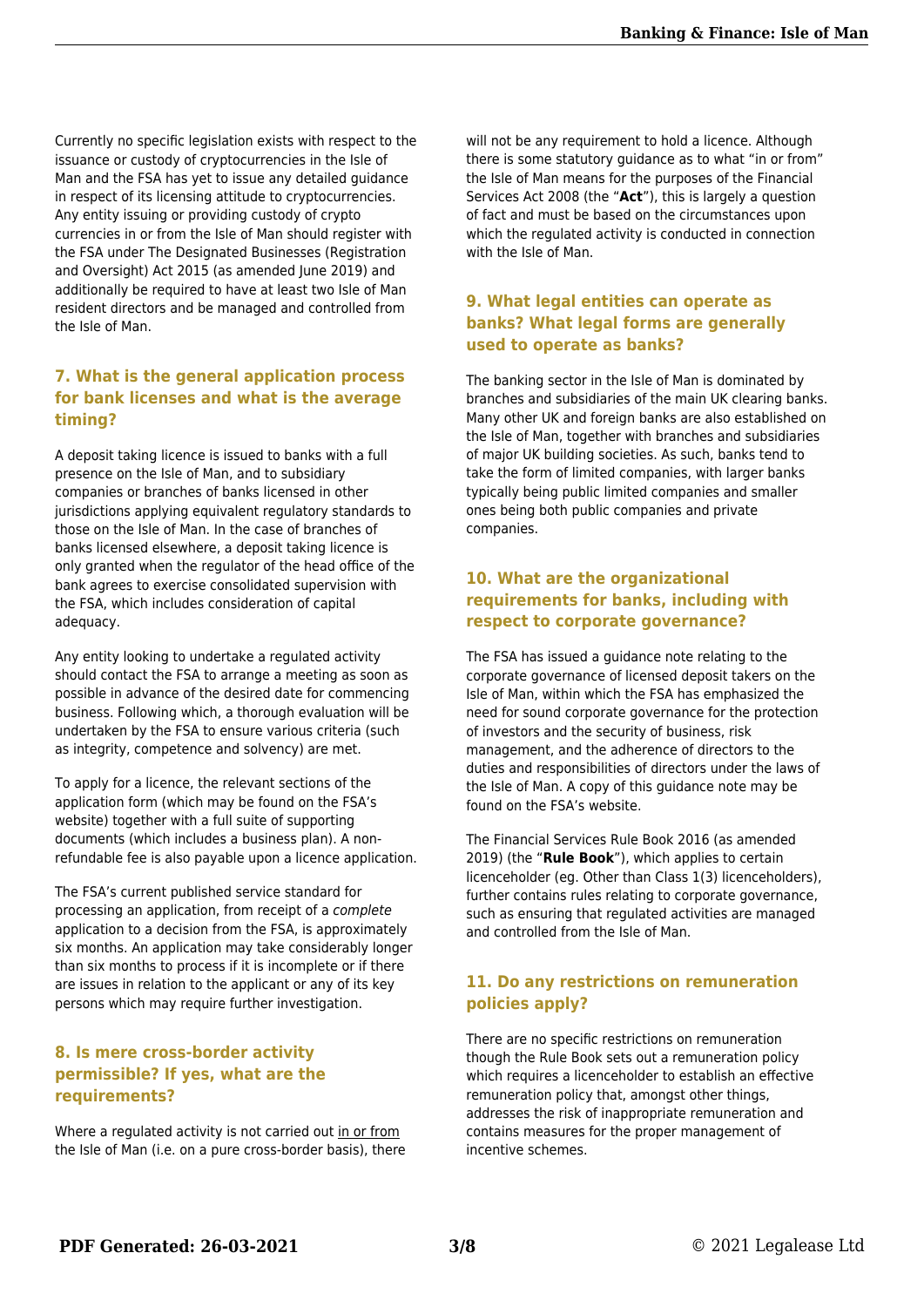#### **12. Has your jurisdiction implemented the Basel III framework with respect to regulatory capital? Are there any major deviations, e.g., with respect to certain categories of banks?**

The Isle of Man has taken a flexible approach to rolling out key elements of Basel III and specific implementation proposals have been and continue to be, subject to local consultation. The first phase of implementation (effective 1 July 2017) saw amendments being made to the Rule Book to set out new capital adequacy rules which apply to all Isle of Man incorporated entities holding either a Class 1 (1) or (2) licence. Under the Rule Book, such a Class 1 licenceholder must from 1 July 2017, inter alia:

- 1. establish and maintain an internal capital adequacy assessment process ("**ICAAP**") appropriate to the nature and scale of its business;
- 2. ensure that its capital requirements does not fall below the prescribed minimum (being a CET1 ratio of 85%, Tier 1 ratio of 8.5% or Total capital ratio of 10% (or such other ratio as prescribed by the FSA)); and
- 3. immediately notify the FSA if at any time it has reason to believe that its CET1 ratio, Tier 1 ratio or Total capital ratio is below the minimum capital requirements set out in (ii) above, or is within 1% of the minimum capital requirement (for Total capital ratio only).

The FSA has a duty to review a bank's ICAAP and each bank must be able to explain its ICAAP to the FSA.

#### **13. Are there any requirements with respect to the leverage ratio?**

Currently no decision has been made with respect to the implementation of a leverage ratio requirement though pursuant to a discussion paper produced by the regulators of the British Crown Dependencies (including the Isle of Man) (the "**Tri-Party Group**") on Basel III Leverage Ratio (the "**Basel III Paper**"), it was proposed that only locally incorporated banks should be included within the scope of any proposed leverage ratio reporting requirement.

Under the Basel III Paper, it was proposed that the leverage ratio is defined as the Capital Measure (the numerator) divided by the Exposure Measure (the denominator), with this ratio expressed as a percentage. It was also proposed that the Capital Measure for the leverage ratio is Tier 1 capital as defined in section 5 of the Tri-Party Group Discussion Paper on Basel III: Capital

Adequacy issued in December 2013, and the Exposure Measure for the leverage ratio should generally follow the accounting measure of assets subject to certain principles.

#### **14. What liquidity requirements apply? Has your jurisdiction implemented the Basel III liquidity requirements, including regarding LCR and NSFR?**

The FSA has not yet implemented the Basel III liquidity framework though understand consultations on the same are to be undertaken during the course of 2020. The FSA's proposals with regards the implementation of Basel III in the Isle of Man are intended to establish a robust liquidity standard, whilst recognising international best practice. Whilst in some areas they diverge from Basel III, this reflects local circumstances, including the fact that almost all banks in the Isle of Man (and across the Crown Dependencies) are part of wider groups that manage liquidity on a consolidated basis.

It is considered that commencing the reporting of NSFR data and an NSFR ratio would be beneficial as, amongst other things, the data would be useful in itself, providing a snapshot of the balance of longer term funding vs longer term lending, and the data will enable the evaluation of the benefits of the NSFR and whether any changes should be made to it to reflect local circumstances. Based on feedback received to the Discussion Paper "Basel III: Liquidity" (the "**Liquidity DP**"), no respondents raised objections to the proposal to require NSFR reporting and this will be developed in due course alongside LCR reporting.

The FSA notes in the Liquidity DP that the Basel III LCR standard is similar to the approaches already prescribed locally in that it requires predicted outflows to be met by a mixture of predicted inflows and High Quality Liquid Assets ("**HQLA**"), and predicted flows are based on a mixture of contractual and behaviourally based projections. The main differences are:

- 1. the definition of HQLA in the Basel III LCR standard is different to the types of marketable assets used in the Crown Dependencies; generally, the definition in Basel III is tighter;
- 2. the LCR limits the extent to which inflows may offset outflows and obviate the need to hold HQLA; HQLA must exceed 25% of adjusted outflows in all cases;
- 3. the allowance for depositor behaviour is different: the FSA allows percentages that vary across banks, based on individual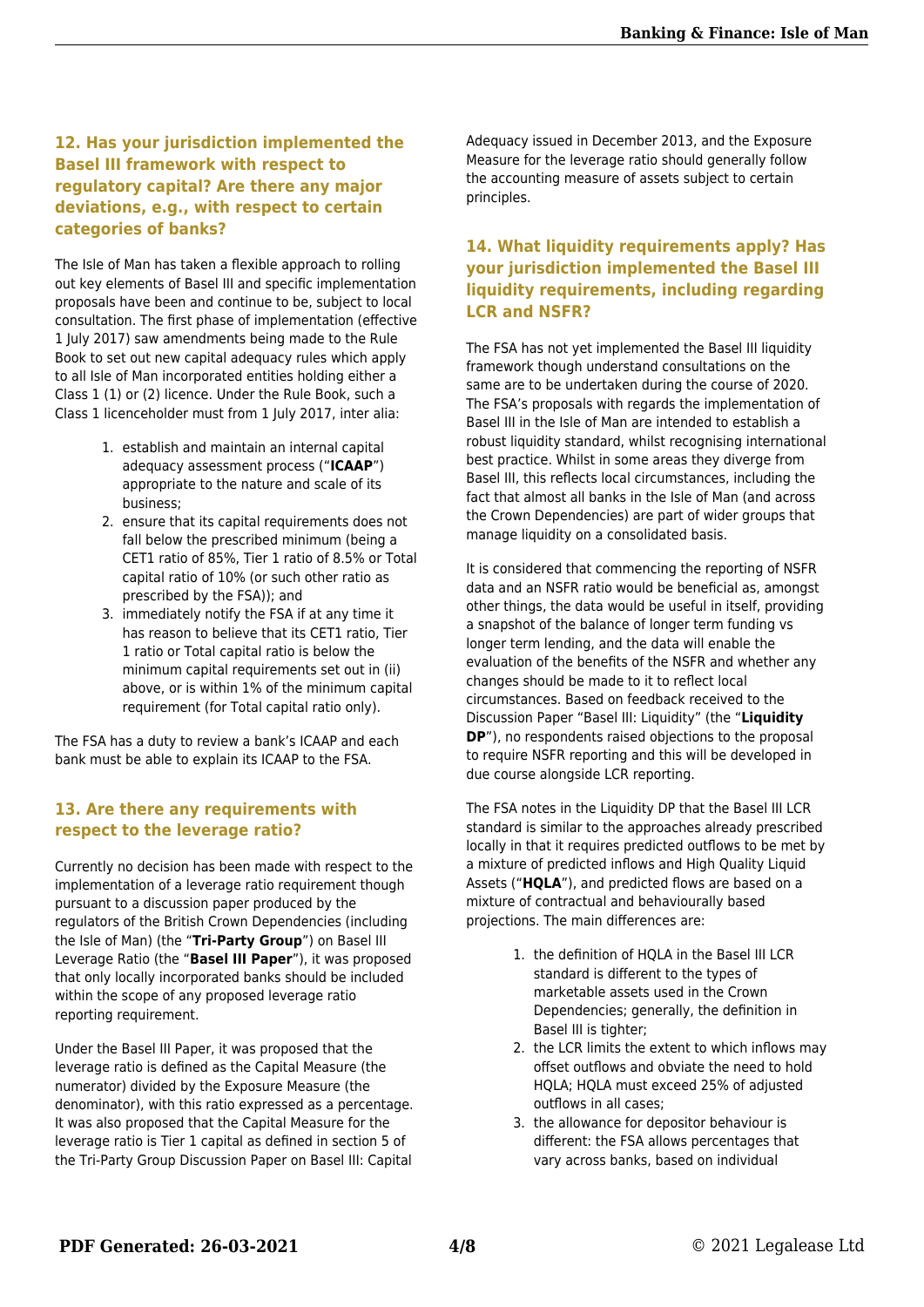submissions; and

4. the FSA applies in addition, a one-week metric.

The Tri-Party Group is of the view that significant adverse impacts, if the LCR were implemented unaltered, would perhaps most likely arise from: (1) the treatment of fiduciary deposits; (2) more limited recognition of inflows; and (3) the tighter definition of liquid assets.

The Liquidity DP, together with feedback on the same, may be viewed on the FSA's website.

#### **15. Do banks have to publish their financial statements? Is there interim reporting and, if so, in which intervals?**

All Class 1 licenceholders incorporated in the Isle of Man are required to make their audited financial statements available for public inspection within 4 months of its annual reporting date. The contents of such a Class 1 licenceholder's annual financial return must comply with the requirements under the Rule Book.

A relevant Class 1 licenceholder must also display a notice in its registered office (and all other offices in the Island) stating that (i) a copy of its latest audited Statement of Financial Position together with the last auditor's report (as it appears in the audited financial statements) may be inspected by any person on demand; and (ii) copied are available to be taken away. Such a Class 1 licenceholder's annual financial statements must also be available for public inspection on its website.

The requirement to comply with interim reporting will apply to public companies (which are subject to relevant disclosure rules of a stock exchange). No Isle of Man interim reporting requirements are currently present though the Rule Book requires all relevant Class 1 licenceholders to prepare deposit taking returns as at each quarter end.

#### **16. Does consolidated supervision of a bank exist in your jurisdiction? If so, what are the consequences?**

When licensing a foreign subsidiary or branch, the FSA requires prior approval by the home regulator and will not grant a license to a branch unless it is satisfied that the regulator of the home country is prepared to exercise consolidated supervision over the Isle of Man branch. As almost all the licensed banking activities in the Isle of Man are foreign owned, cooperation with the

supervisory authority of the home country is of essential importance to the FSA.

The FSA believes that appropriate international cooperation between regulators is fundamental to the integrity of the international financial system and is committed to meeting its international obligations. The FSA is able to provide assistance to overseas authorities in relation to the regulation and supervision of licensed financial services businesses. This power is of particular importance in the global financial services market place to ensure consolidated supervision of regulated groups. Examples include:

- 1. obtaining information from, and providing information to, overseas authorities in respect of new applications for licensing and/or approval in the overseas jurisdiction, or in respect of applications on behalf of principal persons (beneficial owners and senior management of financial institutions);
- 2. Obtaining and providing information where it is suspected that a person is conducting financial business in an overseas jurisdiction without a licence; and
- 3. assisting overseas authorities to undertake onsite examinations of branches of overseas companies based in the Isle of Man.

Consequently one of the main consequences of such consolidated supervision of a bank is that, where an overseas securities regulator has entered into a mutual assistance agreement with the FSA, the FSA is empowered to exercise powers on their behalf to assist in the exercise of their functions. Thus, the FSA can exercise its powers of inspection and investigation, including the power to obtain written and oral explanations and to require the production of documents, on behalf of that regulator. The FSA may also communicate to that regulator information which is in its possession, whether or not as a result of the exercise of any of its powers, subject to certain legal safeguards and conditions.

#### **17. What reporting and/or approval requirements apply to the acquisition of shareholdings in, or control of, banks?**

A Class 1 licenceholder incorporated in the Isle of Man must obtain the FSA's prior consent before:

- 1. any person acquires a controlling interest in it; or
- 2. any changes take place to an existing controlling interest in it, which would take that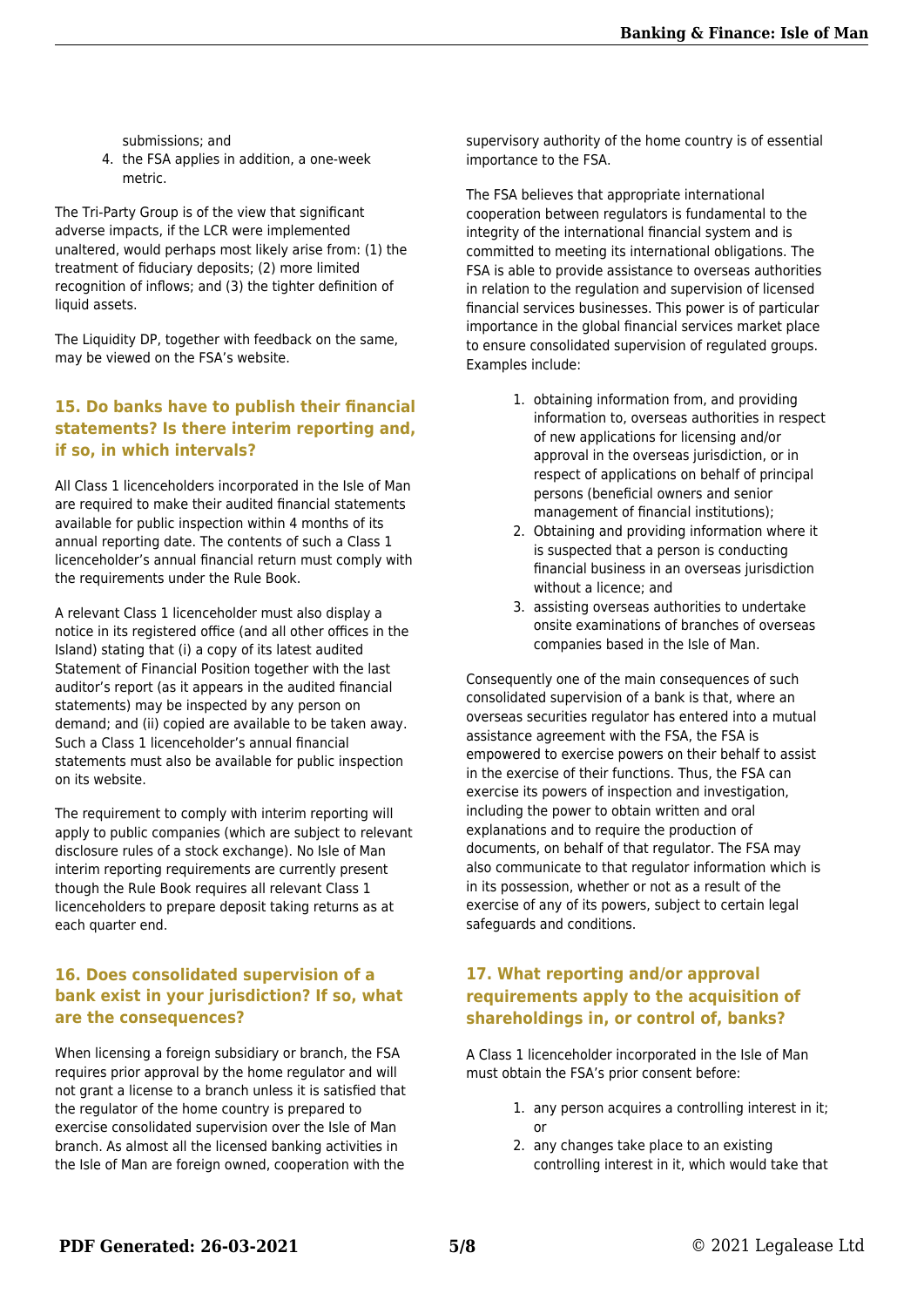controlling interest from either: (a) 50% or less to over 50%; or (b) 75% or less to over 75%.

For these purposes a "controlling interest" is interpreted by reference to the definition of "controller" in the Act (ie. A person who alone or with others can exercise 15% or more of the voting rights at any general meeting of the licenceholder or another body corporate of which it is a subsidiary).

#### **18. Does your regulatory regime impose conditions for eligible owners of banks (e.g., with respect to major participations)?**

All persons with responsibility for the management and control of the business and key persons holding Controlled Functions must satisfy the FSA that they are "fit and proper". Guidance as to what would be considered to be '"fit and proper" are found on the FSA's website and includes such factors as whether an individual's holding of a particular role or interest would expose the bank to undue risk.

The concept of fitness and propriety appears in a number of pieces of regulatory legislation, and the overarching interpretation of the term includes the consideration of an individual's integrity, financial standing and their competence and capacity.

#### **19. Are there specific restrictions on foreign shareholdings in banks?**

There are no specific restrictions on foreign shareholdings in banks.

#### **20. Is there a special regime for domestic and/or globally systemically important banks?**

The Isle of Man's framework for dealing with domestic systematically important banks ("**D-SIBs**") is drawn from the Basel Committee's framework (the "**D-SIB Framework**"). The FSA's assessment is based on the following four factors, with appropriate weightings: (i) size; (ii) interconnectedness; (iii) substitutability/jurisdiction's financial institution infrastructure; and (iv) complexity.

A two-stage approach is used to assess and then identify D-SIBs. The first, involves assessing the quantitative factors of size and substitutability, using an indicatorbased approach and the second qualitative stage, involves judgement and therefore is naturally more

subjective.

The D-SIB identification methodology applies both to branches of overseas banks as well as banks incorporated in the Isle of Man.

The FSA will notify individual banks of their designation as a D-SIB and provide details of the analysis which has led to that designation. The FSA plans to introduce a more graduated impact assessment for the banking sector, with D-SIBs considered the highest impact firms. This will lead to the FSA fine tuning and tailoring its strategy for supervising banks generally, and, for individual D-SIBs will include:

- 1. more in depth assessments of D-SIBs (such as more frequent on-site assessments, and / or dialogue and engagement on specific areas of risk or importance, for example through more formal regular meetings):
- 2. an increased focus on the risk management, governance structures, and risk profiles, including more frequent engagement with boards (for Isle of Man incorporated D-SIBs), senior management, and receipt of risk and audit reports; and
- 3. a deep and thorough understanding of the recovery planning, resolution planning and resolution strategy for the D-SIB, both at a local and a group level.

#### **21. What are the sanctions the regulator(s) can order in the case of a violation of banking regulations?**

Depending on the nature of the breach, sanctions range from reprimands to fines (including discretionary civil penalties) to suspension or loss of licence. There are also criminal sanctions for certain violations (e.g. where a regulated activity is being carried on by a person who is not permitted to do so).

#### **22. What is the resolution regime for banks?**

Following a public consultation undertaken by the Isle of Man Treasury (the "**Treasury**") in 2020 regarding the Bank (Recovery and Resolution) Bill 2020 (the "**BRR Bill**"), the BRR Bill has been considered by Tynwald and the Bank (Recovery and Resolution) Act 2020 (the "**BRR Act**") came fully into force on 4 January 2021. Since such date, the FSA has been the resolution authority for the Isle of Man for the purposes of the BRR Act.

The BRR Act is similar in scope and content to legislation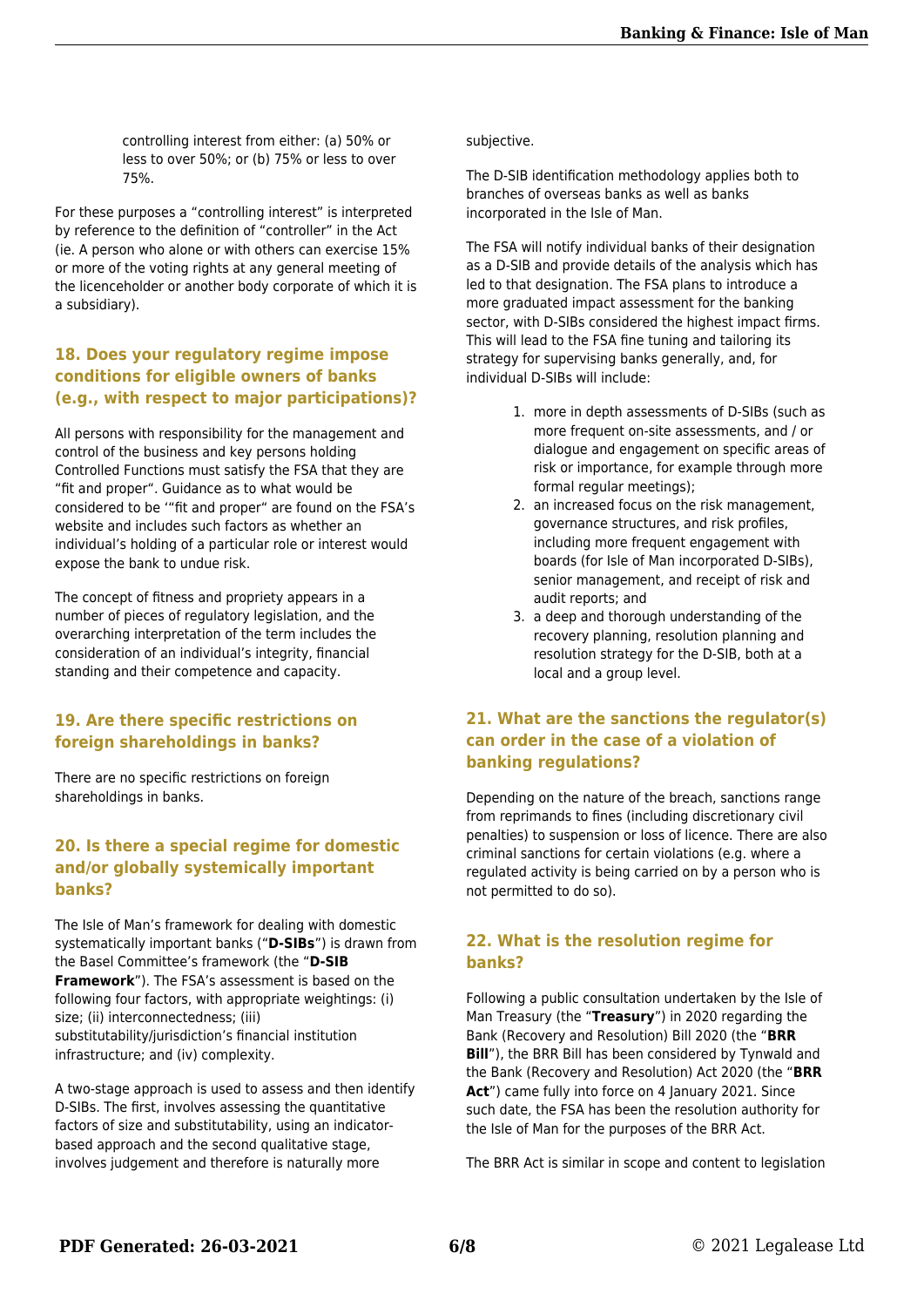enacted in the European Union (i.e. the EU's Bank Recovery and Resolution Directive 2014/59/EU) and the UK (i.e. the Banking Act 2009). It provides the FSA (as resolution authority) with new powers to deal with banks which are "failing or likely to fail" (e.g. see our response to question 24 below, regarding the bail-in tool included within the BRR Act). Such powers are intended to minimize the impact of a bank failure on the real economy and the public finances.

Pursuant to part 5 of the BRR act, a Bank Resolution Fund (the "**Fund**") will be established to fund the work of the FSA acting in its capacity as the Island's resolution authority. Funding for the Fund will partly come from levying contributions on banks and partly from the Treasury. The FSA (as resolution authority) is also permitted to borrow and to take out insurance for the purposes of the BRR Act. The maximum amount which can be paid out of the Fund is £60 million and the FSA (as resolution authority) must seek to recover from the bank in resolution any funds paid out and may, if there is any negative balance left to the Fund following recovery of as much as possible from the bank in resolution, recover such balance from other banks over a period of 10 years.

Part 11 of the BRR Act provides a framework for the FSA to recognize and assist foreign resolution actions (e.g. by the Bank of England as the resolution authority for the UK), although the FSA (as resolution authority) is required to consult with the Treasury prior to making a "recognition order". The FSA may make such an order in respect of a bank which is an Isle of Man subsidiary of a foreign bank.

Part 13 of the BRR Act sets out a dedicated winding-up procedure for banks in the Isle of Man which are incapable of being resolved. Consequently, since the BRR Act came into force it is no longer possible to windup a bank in the Island using our normal corporate winding-up legislation. An application for a bank windingup order under the BRR Act may be made by the FSA (as resolution authority), the Treasury, the bank or any shareholder or creditor of the Bank. The Isle of Man Court is required to consult the FSA (as resolution authority) before making a decision on such an application and to give "due consideration" to the FSA's views.

#### **23. How are client's assets and cash deposits protected?**

The FSA requires banks to have contingency arrangements in place to cope with increased depositor withdrawals and may also require enhanced reserves

when more difficult conditions arise. In the case of a branch, the FSA normally relies upon the overseas regulator in the country where the bank has its head office to undertake supervision of the bank's financial strength. In such cases, to gauge the safety of placing funds with the Isle of Man branch, depositors are well advised to review information available about the 'head office' and the company. In the case of banks that are incorporated in the Isle of Man (i.e. they are Isle of Man companies) the Isle of Man's regulatory regime has established requirements designed to protect a bank's viability. The international standard, Basel II, was adopted in the Isle of Man in line with all main European and other jurisdictions in January 2008. In addition to applying standard minimum capital requirements for a range of risks, Basel II facilitates the specific analysis of each bank's full risk profile and enables their capital requirements to be increased to reflect these. The FSA is currently considering the implementation of Basel III in the Isle of Man which is the revised international standard in relation to capital and liquidity.

Although there is no ultimate safeguard, the FSA considers the following factors relevant to the protection of client's assets and cash deposits:

- 1. the quality of banks operating in the Isle of Man;
- 2. the regulatory requirements and supervisory oversight applied by the FSA to banks in the Isle of Man (such as, stringent requirements under the Rule Book which apply to licenceholders holding client assets); and
- 3. the availability of a depositor compensation scheme ("**DCS**"), which ensures that personal depositors are covered for up to £50,000 of their savings with any Class 1(1) deposit taker. Most other categories of depositor (companies, trusts etc) are covered up to a maximum of £20,000 but only for deposits with Class 1(1) licenceholders.

#### **24. Does your jurisdiction know a bail-in tool in bank resolution and which liabilities are covered?**

The BRR Act has introduced the bail-in tool and sets out the purposes for which it may be applied by the FSA (as resolution authority). Part 8 of the BRR Act sets out the entire gamut of Resolution Tools, including the bail-in tool. Such tool allows the FSA (as resolution authority) to write-down, or cancel entirely, part or all of the liabilities owed by a bank and/or potentially convert them into equity, all with the aim of restoring it to financial soundness and long-term viability. However, certain